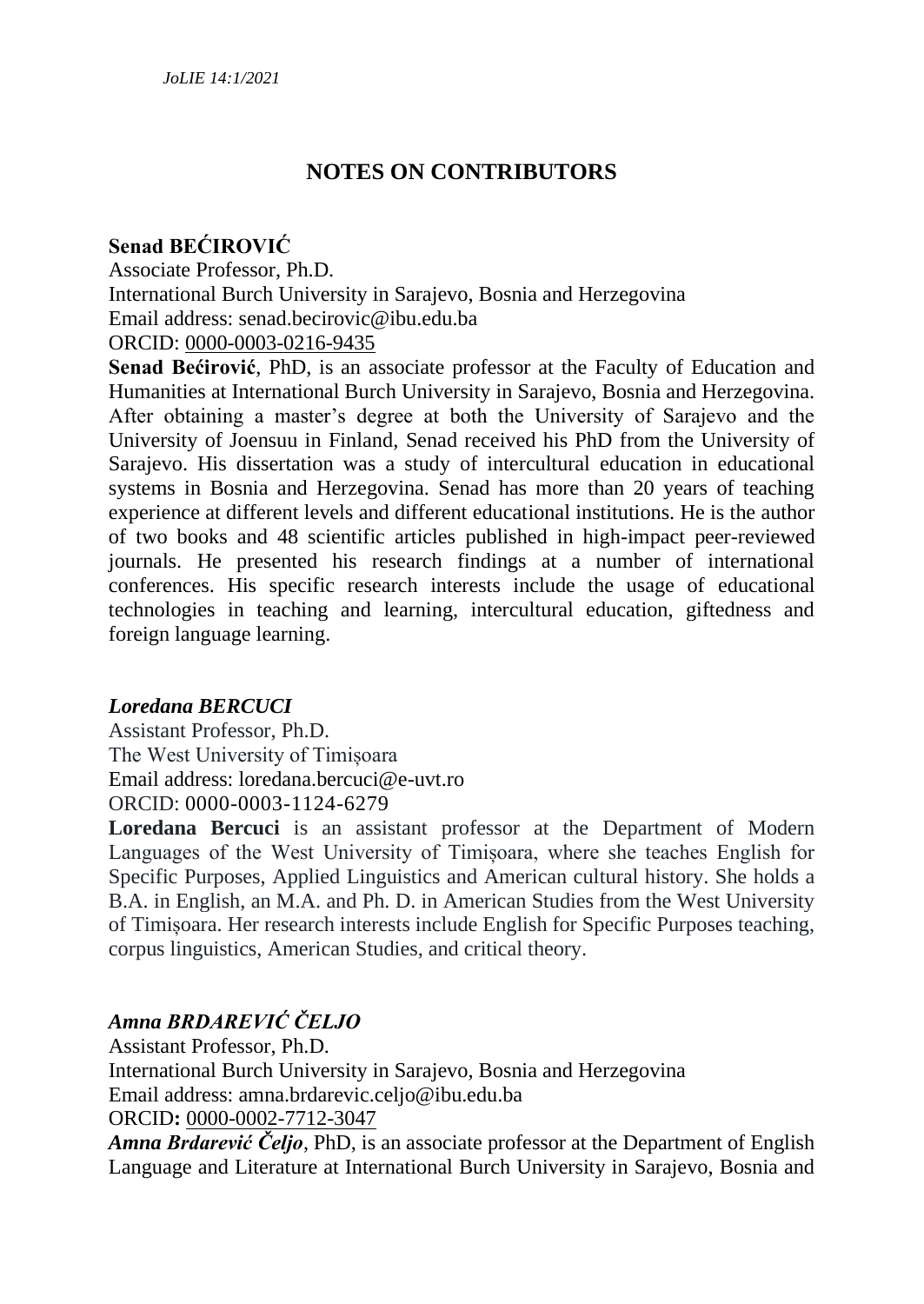Herzegovina. She holds both a master's degree and a doctorate in linguistics from the University of Sarajevo. She has researched many relevant topics and followed rather current research trends in the field of linguistics as well as in the contrastive analysis of different languages, specifically English and Bosnian/Croatian/Serbian. She has gained valuable experience working at different educational levels for almost 19 years and has developed effective teaching skills.

## *Mario BRDAR*

Professor Sveučilište *Josipa Jurja Strossmayera* u Osijeku Department of English Language and Literature Lorenza Jägera 9, HR-31000 Osijek, Croatia Email address: mbrdar@ffos.hr ORCID: 0000-0002-9582-4285

**Mario Brdar** is Professor of English Linguistics in the Department of English Language and Literature at *Josip Juraj Strossmayer* University, Osijek. Between 1999 and 2014 he was a visiting professor at the University of Tuzla, and from 2002 to 2006 at the University of Zenica. He was the president of the Croatian Applied Linguistics Society in 2008-2010, and its vice-president in 2010-2012. From 2013 to 2017 he was the director of the postgraduate program in linguistics at the University of Osijek. Since 2014 he has been associate member of the Croatian Academy of Sciences and Arts. He was the editor of *Jezikoslovlje* and is a member of the editorial board of *Review of Cognitive Linguistics, ExELL*, and *Bosanski jezik*. His main areas of research interests include cognitive linguistics, morphosyntax, and lexical semantics.

# *Rita BRDAR-SZABÓ*

Associate Professor *Eötvös Loránd* Tudományegyetem Germanisztikai Intézet Rákóczi út 5, H-1088 Budapest, Hungary Email address: szabo.rita@btk.elte.hu ORCID: 0000-0001-7052-1379

**Rita Brdar-Szabó** is Associate Professor of German Linguistics in the School of Germanic Studies at *Loránd Eötvös* University (Budapest, Hungary). She was assistant at Kaposvár University (Hungary) between 1989 to 1992, when she moved to Loránd Eötvös University. From 2011 to 2017 she was also teaching in the postgraduate program in linguistics at the University of Osijek. She was guest lecturer at University of Bamberg, Ludwig Maximilian University of Munich, Partium Christian University of Oradea, University of Wroclaw, University of Heidelberg, Complutense University of Madrid and University of La Rioja at Logroño. She is Head of the Intercultural Linguistics Doctoral Programme at Loránd Eötvös University. Her main research interests include cognitive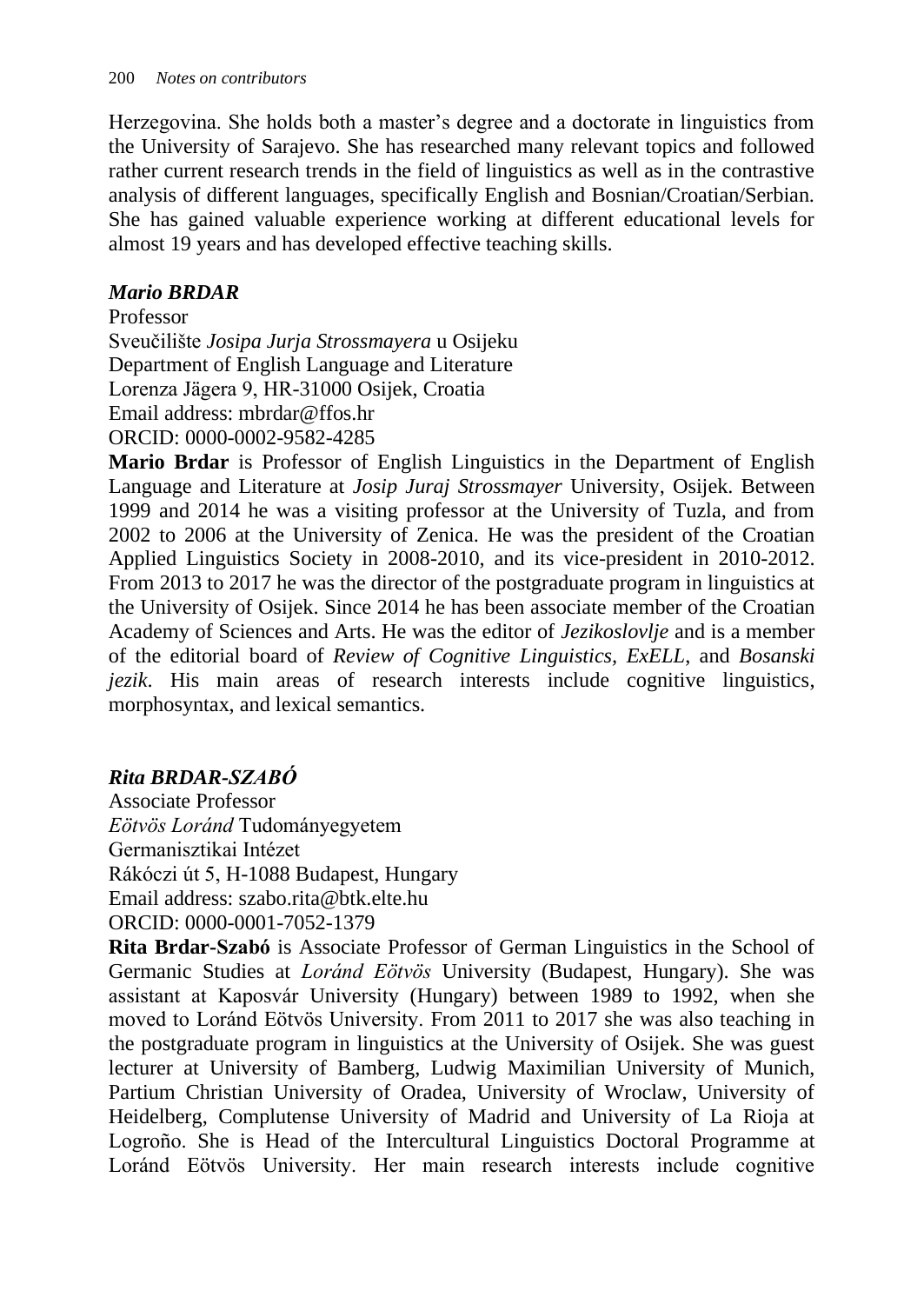linguistics, morphology (in particular word formation), lexical semantics, and contrastive linguistics. She has published on the cognitive theory of metaphor and metonymy, grammaticalization, blending, prototype theory, and usage-based models.

# *Rodica Gabriela CHIRA*

#### Associate Professor

*1 Decembrie 1918* University of Alba-Iulia, Romania

11-13 Unirii Street, Alba Iulia 510009, Romania

Email address: rogabchira@yahoo.fr

**Rodica Gabriela CHIRA** has a PhD in Philology from Babeș-Bolyai University, Cluj, 2002, her fields of interest imply the history of French literature and civilisation, comparative literature, imaginary studies, interdisciplinary and intercultural studies.

She authored 5 books: *Cyrano de Bergerac–du burlesque à la science-fiction* (Alba Iulia: Ulise, 2002; *Incursiuni literare*, (Sibiu: Imago, 2003); *Littérature et idées au Siècle des Lumières* (Sibiu: Imago, 2005, 2008); *Autres mondes. Approches SF* (Iași: Ars Longa, 2015), *Connecting Worlds Through Science Fiction* (Alba Iulia: Aeternitas, 2020). She (co-) authored 10 books, 1 dictionary, over 60 articles and book chapters published in international and national publications such as: *Caietele Echinox, JoLIE*, *Trictrac: Journal of World Mythology and Folklore, Columna. Finnish & Romanian Culture, Studia Universitatis Babeş-Bolyai*, *Cahiers Tristan l'Hermite.* Translator from French into Romanian (Mircea Eliade, *Sacrul şi profanul*, Bucureşti, Editura Humanitas, 1992 Michel Ducobu, *Un belgian la capătul plajei*, Cluj-Napoca, Limes, 2012), Horia Liman, *Scadența* (Iași: Ars Longa, 2019), le recueil *Des hommes et des cages* (Iași: Ars Longa, 2020), and from Romanian to French Co-editor of *Annales Universitatis Apulensis. Series Philologica*, *Incursiuni in imaginar* (*Incursions into the Imaginary*), *Caietele Echinox*, *Imaginaire et illusion*, vol. 23, 2012, *Incursiuni în imaginar*, etc. Vicepresident of CIEL - Centre of Research and Innovation in Linguistic Education she directed the research group on Plurilingualism and Interdisciplinarity. As a member of the Romanian Writer's Union, besides the above-mentioned translations, she published a personal volume of poems *Dar din dar*, poeme cu ilustraţii de Anca Sas, Alba Iulia, Aeternitas, 2012, a pseudo-journal, *Casa mea de sticlă*, Ars Longa, 2018 and several tales for kids.

## *Vildana DUBRAVAC*

Assistant Professor, Ph.D. International Burch University in Sarajevo, Bosnia and Herzegovina Email address: vildana.dubravac@ibu.edu.ba ORCID: [0000-0002-0316-3791](https://orcid.org/0000-0002-0316-3791)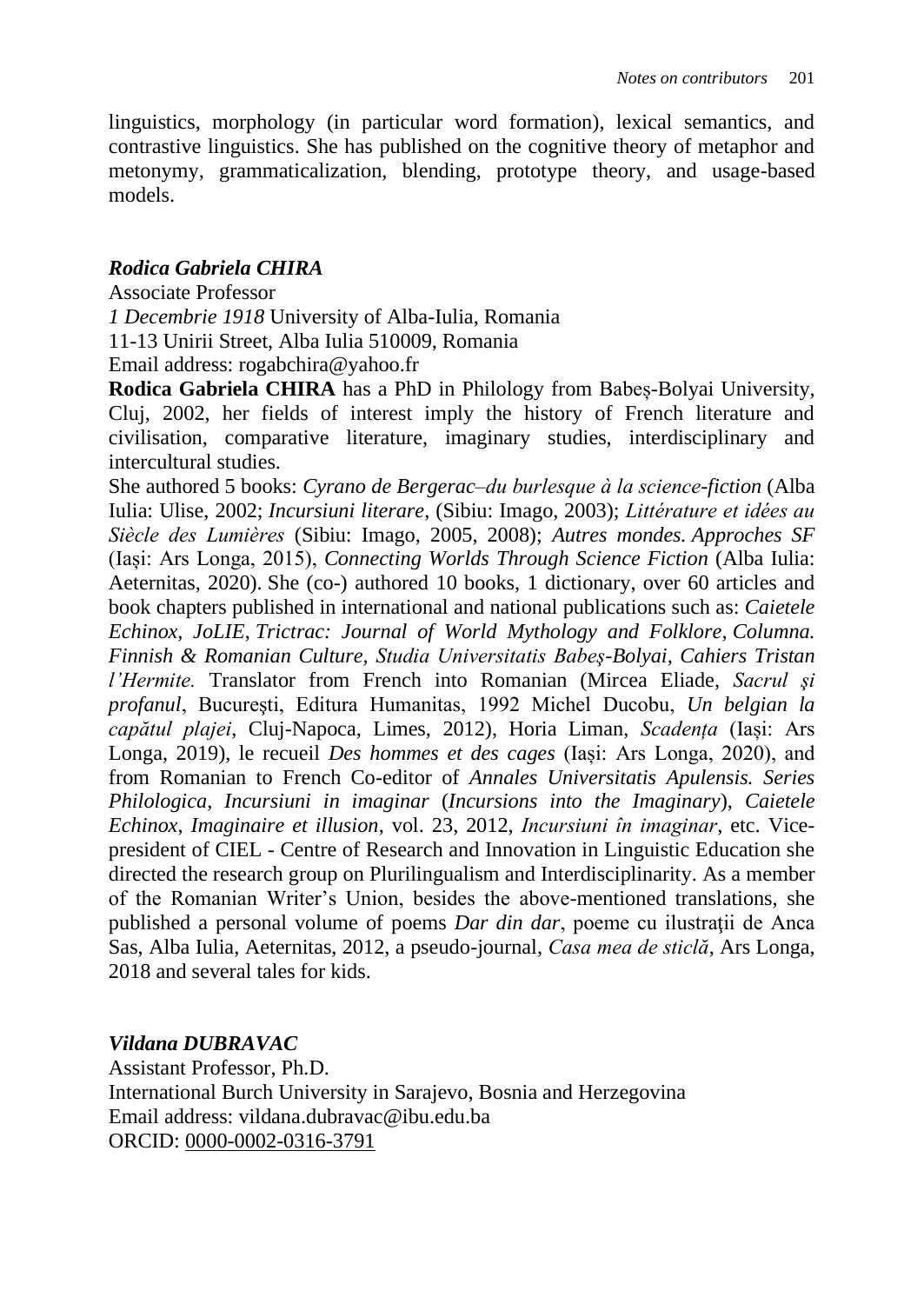**Vildana Dubravac** is an associate professor in the English Language and Literature Department, International Burch University and University of Zenica, Bosnia and Herzegovina. During more than 15 years of working in the field has published over 40 papers, two books and has taken part in numerous national and international conferences. Her research interests include second/ foreign language acquisition, English linguistics, and the historical and contemporary status of English.

# *Tanja GRADEČAK*

Sveučilište Josipa Jurja Strossmayera u Osijeku Department of English Language and Literature Lorenza Jägera 9, HR-31000 Osijek, Croatia Email address: tgradeca@ffos.hr ORCID: 0000-0001-6328-6120

**Tanja Gradečak** is Associate Professor in the Department of English Language and Literature at Josip Juraj Strossmayer University, Osijek. She was visiting professor at the University of Tuzla and the University of Mostar. Her publications reflect her research interests, with focus on grammatical constructions and basic cognitive processes such as metonymy and metaphor, framing and euphemisms, but also on linguistic landscape. She is a co-editor of *Jezikoslovlje* and *ExELL*. She was the president of the Croatian Applied Linguistics Society in 2020-2021. From 2016 to 2018 she was the director of the postgraduate program in linguistics at the University of Osijek where she also supervised several dissertations. She was a team member in several national projects lead by Professor Brdar and has recently been involved in the international project on academic writing in English.

# *Maria-Crina HERȚEG*

Senior Lecturer *1 Decembrie 1918* University of Alba-Iulia, Romania 11-13 Unirii Street, Alba Iulia 510009, Romania Email address: crina.herteg@uab.ro ORCID: 0000-0002-3929-0055

**Maria-Crina Herțeg** is Senior Lecturer at *1 Decembrie 1918* University of Alba Iulia, Faculty of History and Philology where she teaches courses in Business English, Terminology and ESP.

Her research areas are clustered around the fields of Terminology, Business English, CMT, ESP. She has authored papers on these topics and has delivered presentations in national and international conferences.

Dr. Herteg is a member of the editorial board of The Journal of Linguistic and Intercultural Education – *JoLIE***,** the yearly publication of the Centre for Research and Innovation in Linguistic Education (CIEL). Since 2010 she has been Treasurer of the European Network for Intercultural Education Activities (www.enieda.eu).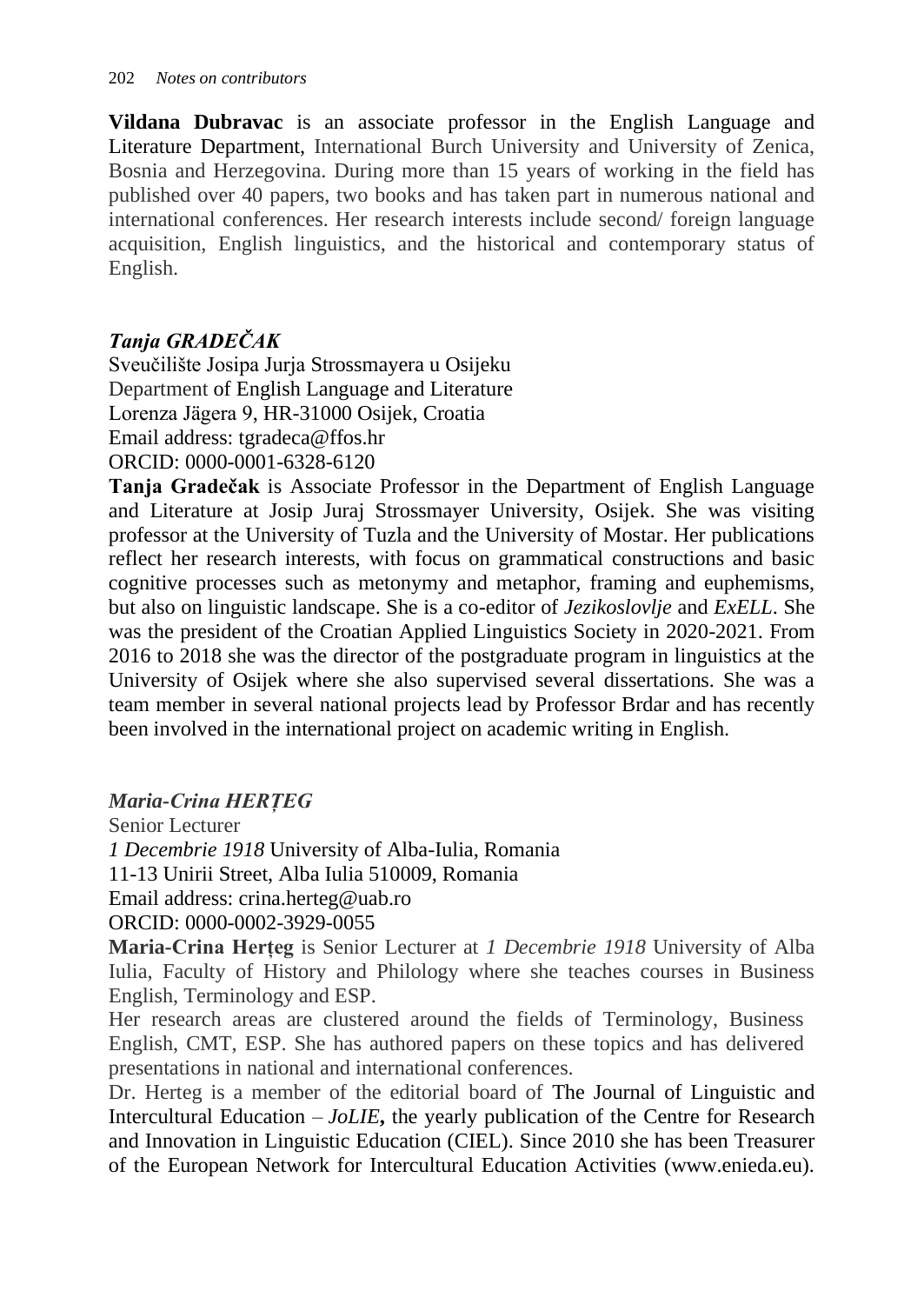Since 2015 she has been a member in the organising committee of CLIE, The Conference on Linguistic and Intercultural Education.

## *Zhivka ILIEVA*

Associate Professor Dobrich College, Shumen University, Bulgaria Email address: zh.ilieva.bg@gmail.com ORCID:0000-0002-2522-4356

**Zhivka Ilieva** is an associate professor at Dobrich College, Shumen University, Bulgaria. She is a doctor in Methodology of English Language Teaching. She is a member and a former president of BETA (Bulgarian English Teachers' Association) and a recipient of FIPLV International Award for 2017. Her scientific interests are in the sphere of applied linguistics, language acquisition, teaching languages to young and very young learners and ESP. She presents at conferences dedicated to language teaching and teacher training in Bulgaria and abroad. She is author of more than 60 articles, a monograph, three books for student teachers and an editor of a compilation with stories for young and very young learners.

## *Attila IMRE*

Professor *Sapientia* Hungarian University of Transylvania, Romania Email: attilaimre@ms.sapientia.ro ORCID: 0000-0003-3886-7091

**Attila Imre** is Professor in the Department of Applied Linguistics of the Faculty of Technical and Human Sciences, Sapientia Hungarian University of Transylvania, Romania. His research preoccupations range from American culture and civilisation to cognitive linguistics, English morphology and syntax, all combined and embedded in translation studies, mostly translation technology, terminology and audiovisual translations. He has published several books, most recently *A Logical English Grammar* (2019) and *An Introduction to Translator Studies* (2020), the latter focusing on the translator who faces the challenges of modern times, yet becoming the 'proof' that machine translation not only cannot replace humans, but offers them post editing jobs.

## *Anna IVANOVA*

Assistant Professor University of O'Higgins, Chile Email address: anna.ivanova@uoh.cl ORCID: 0000-0002-9019-6101

**Anna Ivanova** is a tenured Assistant Professor at the Institute for Education Studies and the Institute of Social Sciences.at the University of O'Higgins (Chile).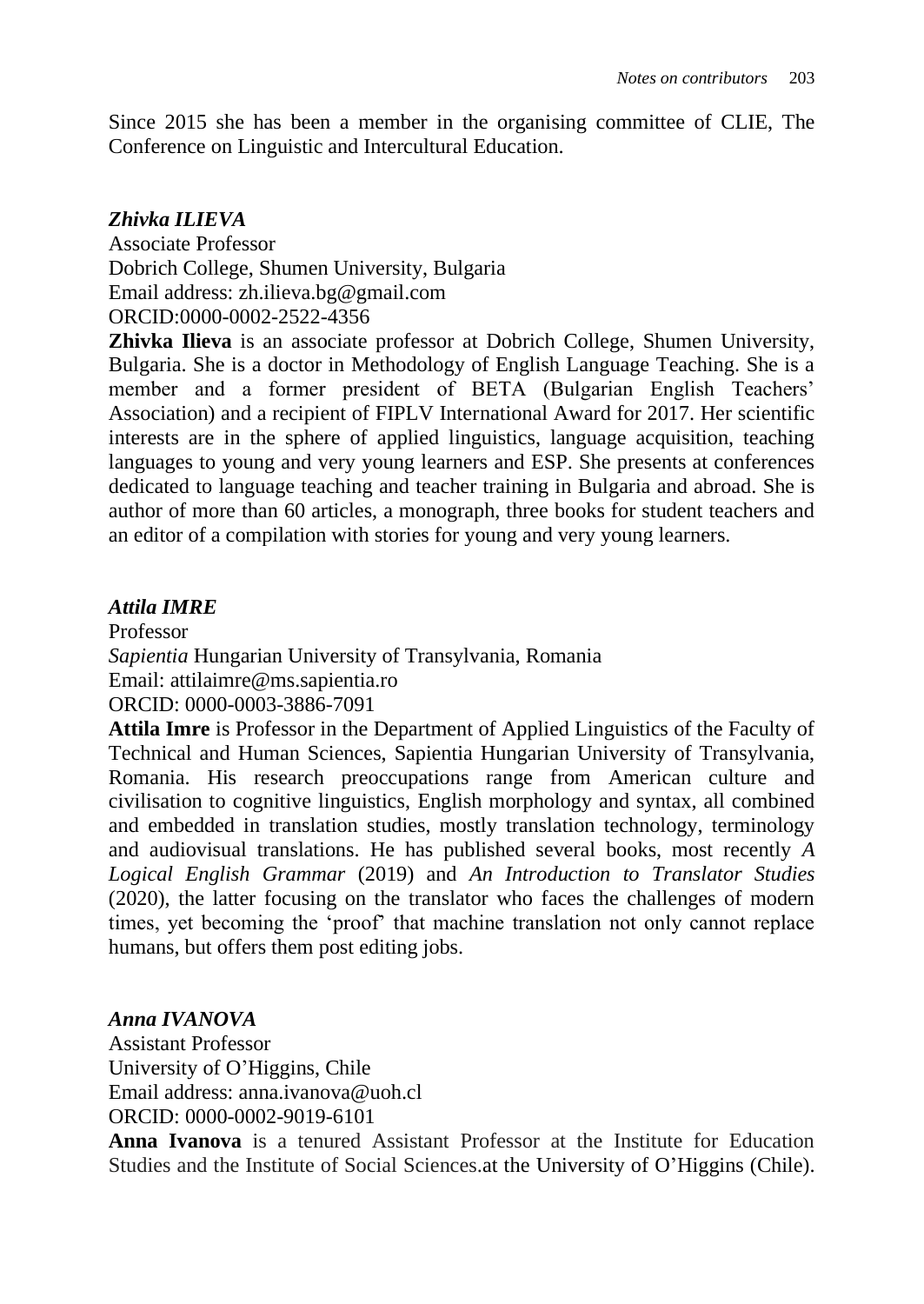Her research areas are: corpus linguistics, discourse analysis, migration, racism and xenophobia in public discourse. Author of numerous research articles and presentations at conferences, Dr Ivanova has research experience at universities in Europe and Latin America. Her latest project, financed by the Chilean Government, seeks to investigate the media treatment of migrants in the written press in Chile and its impact on the public opinion.

## *Diogo César Henriques JASMINS*

PhD Student University of Évora, Portugal Email address: diogohjasmins@gmail.com ORCID: 0000-0002-4335-1316 Ciência ID 9D1B-D90D-1CAC

**Diogo H. Jasmins** is a Ph.D. student in Linguistics (University of Évora, 2021-), holds an MA in Linguistics: Societies and Cultures (University of Madeira, 2021) and graduated in Languages and Business Studies (University of Madeira, 2019), in Funchal (PT). His main areas of interest are pragmatics, discourse analysis, cognitive linguistics, corpus linguistics and online communication on which he wrote his MA dissertation and is now starting his PhD research. He has participated in conferences and written essays.

## *Felix NICOLAU*

Professor Complutense University of Madrid Email address: felixnicolau1@gmail.com ORCID: 0000-0002-8288-6516

**Felix Nicolau** is visiting professor at Complutense University of Madrid and professor in the Department of Foreign Languages and Communication, The Technical University of Civil Engineering, Bucharest, Romania and in the Faculty of Humanities, Lund University, Sweden. He is affiliated with the Doctoral School of Philology of "1 Decembrie 1918" University of Alba Iulia. He defended his PhD in Romanian and Comparative Literature in 2003 and is the author of many books of literary and communication theory: *Istoria nucleară a culturii. Cuante hermeneutice* (2021), *Ingen fara på taket/ Totul e sub control. Lär dig rumänska/ Învaţã limba românã (*2020), *You Are not Alone. Culture and Civilization (2018), Morpheus: from Text to Images. Intersemiotic Translations* (2016), *Take the Floor. Professional Communication Theoretically Contextualized (*2014*), Cultural Communication: Approaches to Modernity and Postmodernity (*2014*), Comunicare şi creativitate*. *Interpretarea textului contemporan (Communication and Creativity. The Interpretation of Contemporary Text,* 2014*), Homo Imprudens* (2006), *Anticanonice* (*Anticanonicals*, 2009), *Codul lui Eminescu* (*Eminescu's Code,* 2010), and *Estetica inumană: de la Postmodernism la Facebook* (*The Inhuman*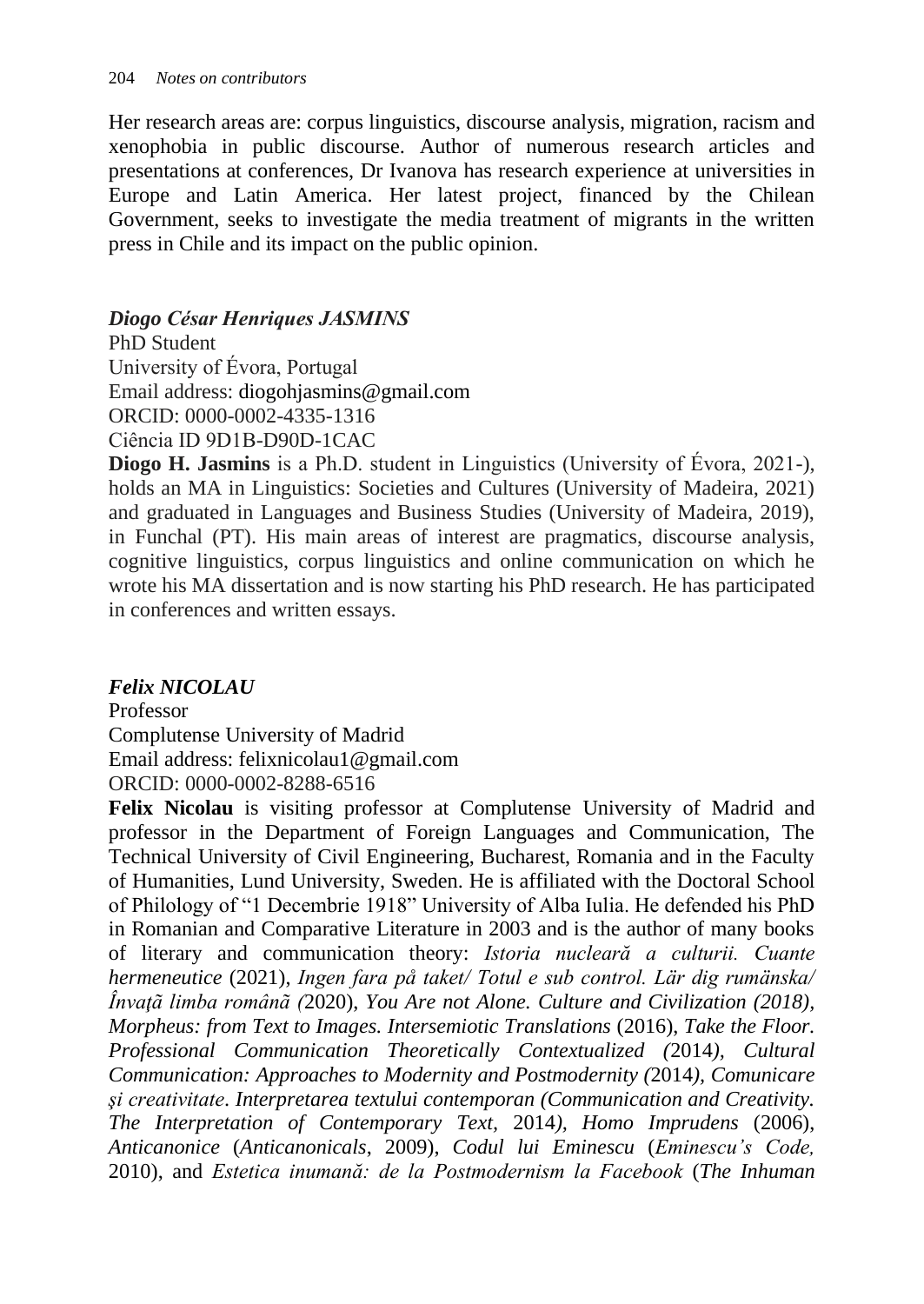*Aesthetics: from Postmodernism to Facebook*, 2013), a few volumes of poetry and novels. He is member in the editorial board of "The Swedish Journal of Romanian Studies". His areas of interest are translation studies, the theory of communication, comparative literature, cultural studies, translation studies, and British and American studies, and Romanian studies.

# *Silvia-Emilia PLĂCINTAR*

Associate Professor *Babeş-Bolyai* University of Cluj-Napoca, Romania Email address: emilia.placintar@yahoo.com ORCID: 0000-0002-4164-5345

**Silvia-Emilia Plăcintar** is Associate Professor of English at the Faculty of Economics and Business Administration of *Babeş-Bolyai* University. She has also taught on EAP pre-sessional programmes at the University of Birmingham, UK. Her research interests focus on linguistic pragmatics, conversation analysis, intercultural politeness, business discourse and intercultural communication. Her latest book is *Studies in Cross-Cultural Business Communication.*

## *Teodora POPESCU*

Full Professor, Ph.Ed., Habil.Phil. *1 Decembrie 1918* University of Alba-Iulia, Romania 11-13 Unirii Street, Alba Iulia 510009, Romania Email address: tpopescu@uab.ro ORCID: 0000-0001-6933-623X

**Teodora Popescu**, Doctor of Education (2004), teaches English Semantics, Translation Studies and Intercultural Business Communication. She is the author of *English-Romanian dictionary of business terminology* (2017), *The Business English language curriculum* (2017) and co-author of *Dictionary of business collocations. With Romanian translation and practice section* (2009); *Mic dicţionar englez-german-francez-italian-român de termeni economici, juridici şi politici* (2006); She has also (co)-authored 90 articles in the field of ELT methodology, curriculum studies, CALL, lexical semantics and intercultural business communication. Teodora Popescu is editor-in-chief of *The Journal of Linguistic and Intercultural Education - JoLIE*, *1 Decembrie 1918* University of Alba Iulia, Romania. She has co-chaired conferences in Linguistic and Intercultural Education and Internationalisation of Higher Education.

# *Jasna SARAČEVIĆ*

MA student International Burch University in Sarajevo, Bosnia and Herzegovina Email address: jasna.saracevic@live.com